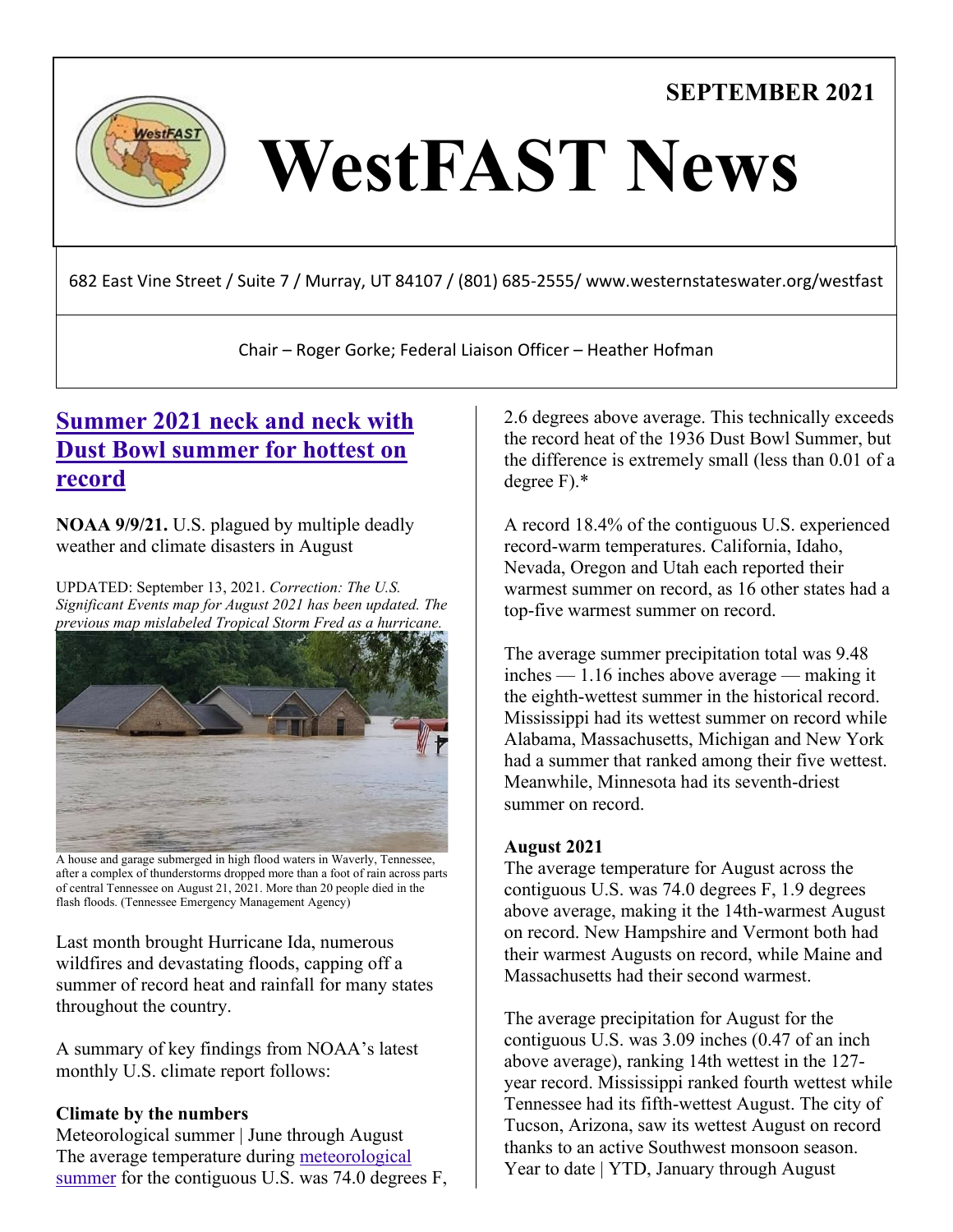The average U.S. temperature for the first eight months of 2021 was 55.6 degrees  $F - 1.8$  degrees above the 20th-century average — making it the 13th-warmest such YTD on record. California and Maine each reported their thirdwarmest YTD, while 16 other states had a top-10 warmest YTD.

The nation saw an average of 21.19 inches of precipitation for the YTD, 0.48 of an inch above the long-term average, which ranked in the middle third of the record.

Mississippi had its third-wettest YTD on record, while Montana had its fifth driest. California, Minnesota and North Dakota all had a top-10 driest YTD on record.



A map of the United States plotted with significant climate events that occurred during August and Summer 2021. Please see article text below as well as the full climate report highlights at http://bit.ly/USClimate202108.

## **Other notable climate and extreme events from the report**

Hurricane Ida battered the Gulf Coast: On August 29, Hurricane Ida made landfall as a Category-4 hurricane near Port Fourchon, Louisiana, with 150 mph sustained winds. It was the second year in a row that a Category-4 hurricane slammed Louisiana. More than 1 million residents, and all of New Orleans, were without power. Grand Isle, Louisiana, took a direct hit: An unprecedented 100% of homes were damaged, and almost 40% were nearly or completely destroyed.

Multiple flooding disasters struck with lethal results: Devastating flash flooding with multiple fatalities occurred during August from Tropical Storm Fred in western North Carolina, Tropical Storm Henri across parts of the Northeast, and

historical flooding from a complex of thunderstorms that moved across middle Tennessee. From late August into early September, Hurricane Ida also dumped an extreme amount of rain across Louisiana; the hurricane's remnants submerged portions of the Northeast. With [35 fatalities](https://www.weather.gov/arx/usflood) reported during August, it was the deadliest month for flooding across the U.S. since Hurricane Harvey in 2017.

Wildfires swept through even more of California: [The Dixie Fire in north-central](https://inciweb.nwcg.gov/incident/7690/)  [California](https://inciweb.nwcg.gov/incident/7690/) became the second-largest fire in the state's history. The state's [Caldor Fire also grew](https://inciweb.nwcg.gov/incident/7801/)  [rapidly](https://inciweb.nwcg.gov/incident/7801/) during August, threatening communities in South Lake Tahoe. Air quality remains a concern across the U.S. due to increasing concentrations of airborne ash and fine particulates from smoke. More > [Access NOAA's latest climate report and](https://www.ncei.noaa.gov/news/national-climate-202108)  [download the](https://www.ncei.noaa.gov/news/national-climate-202108) [images.](https://www.ncei.noaa.gov/news/national-climate-202003)

*\* Several of NOAA's reporting stations in Louisiana posted missing data for both temperature and precipitation from impacts caused by Hurricane Ida. [NOAA's National Centers](https://www.ncei.noaa.gov/)  [for Environmental Information](https://www.ncei.noaa.gov/) is working to ensure all reports are validated; and as a result, a more complete accounting of the temperature statistics and precipitation across Louisiana during August will be available with the September report.*

Media contact [John Bateman,](mailto:john.jones-bateman@noaa.gov) [john.jones](mailto:john.jones-bateman@noaa.gov)[bateman@noaa.gov,](mailto:john.jones-bateman@noaa.gov) (202) 424-0929

# **[Reclamation releases updated](https://www.usbr.gov/newsroom/#/news-release/3994)  [projections of Colorado River](https://www.usbr.gov/newsroom/#/news-release/3994)  [system conditions](https://www.usbr.gov/newsroom/#/news-release/3994)**

**BOR 9/22/21.** Modeling results assist drought response planning in the Colorado River Basin



Scenic view of the Colorado River near Lake Powell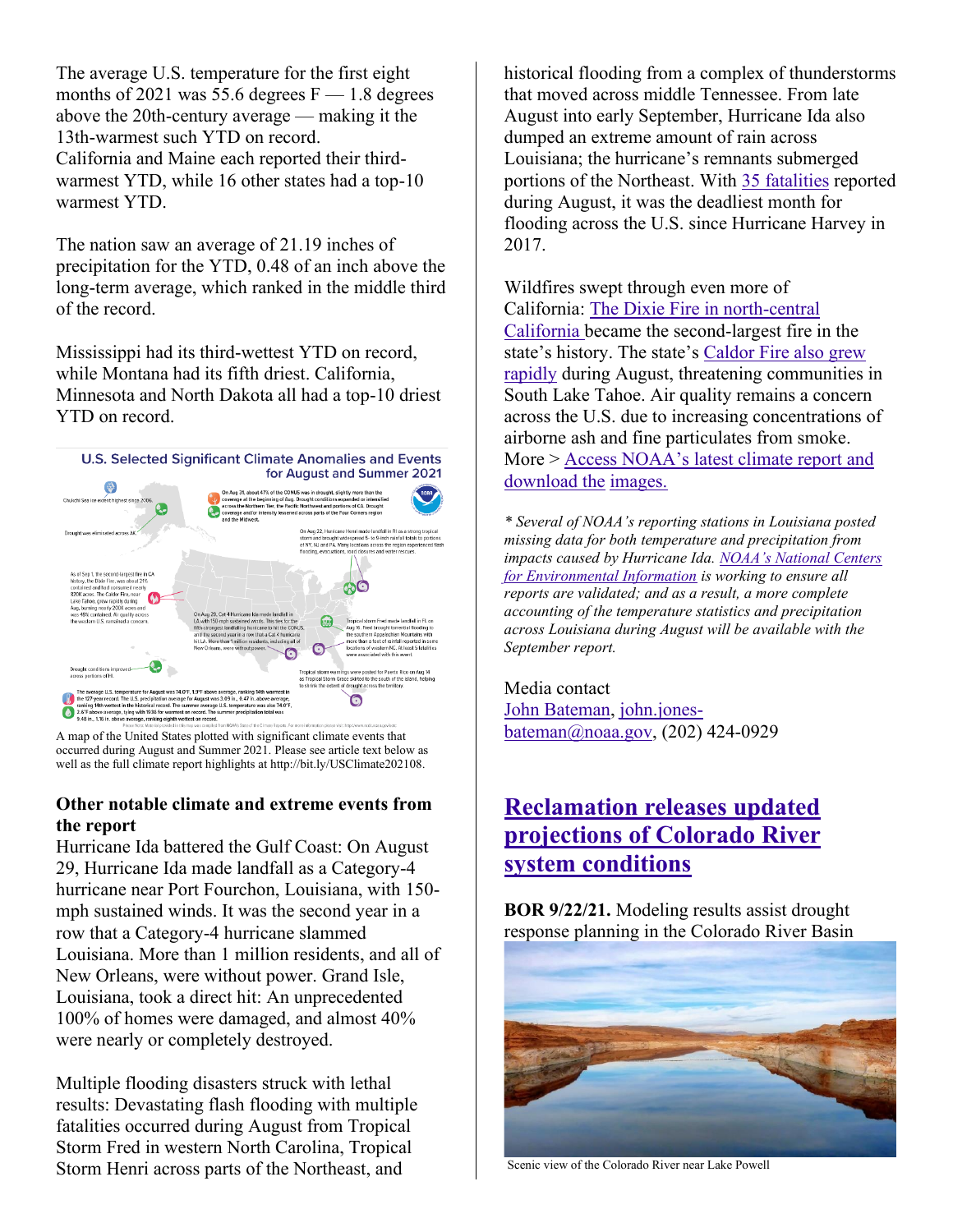**COLORADO RIVER BASIN** - The Bureau of Reclamation today released updated modeling projections of major reservoir levels within the Colorado River system over the next five years. These projections are used by Reclamation and water users in the basin for future water management planning. The new projections show continued elevated risk of Lake Powell and Lake Mead reaching critically-low elevations as a result of the historic drought and low-runoff conditions in the Colorado River Basin.

Today's announcement comes as the Administration pursues a [whole-of-government](https://www.doi.gov/priorities/addressing-the-drought-crisis)  [approach to drought mitigation](https://www.doi.gov/priorities/addressing-the-drought-crisis) via the Interagency Drought Relief Working Group, co-chaired by the Department of the Interior. The Working Group is coordinating with partners across the federal government, providing assistance to impacted communities, and developing long-term solutions to climate change.

#### **Lake Powell Projections**

At Lake Powell, the projections indicate the potential of falling below minimum power pool as early as July 2022 should extremely dry hydrology continue into next year. Beyond 2022, the chance Lake Powell could fall below minimum power pool ranges from about 25% to 35%. Elevation 3,525 feet, the target elevation in Lake Powell, has an almost 90% chance of being reached next year. That target elevation provides a 35 vertical-foot buffer designed to minimize the risk of dropping below the minimum power pool elevation of 3,490 feet and balances the need to protect the infrastructure at Glen Canyon Dam and meet current operational obligations to the Lower Basin States of Arizona, California and Nevada.

"The latest outlook for Lake Powell is troubling," said Reclamation's Upper Colorado Basin Regional Director Wayne Pullan. "This highlights the importance of continuing to work collaboratively with the Basin States, Tribes and other partners toward solutions."

After consultation with - and acknowledgement from - all seven Basin States and other partners, under the emergency provisions of the 2019 Drought Response Operations Agreement (DROA), Reclamation started supplemental water deliveries in July 2021 to Lake Powell from the upper

reservoirs of Flaming Gorge, Blue Mesa and Navajo. Those supplemental deliveries will provide up to an additional 181 thousand acre-feet of water to Lake Powell by the end of the 2021.

As the Upper Basin States continue to work towards the development of a Drought Operations plan that will govern potential future supplemental deliveries, previous modeling assumptions regarding any additional or continued DROA releases have been removed to provide a clearer representation of future risk. The removal of these assumptions was the main contributor in the increase in risk between the last set of projections released in June of this year.

## **Lake Mead Projections**

At Lake Mead, today's projections indicate the chance of Lake Mead declining to elevation 1,025 feet (the third shortage trigger) is as high as 66% in 2025, and that there is a 22% chance of the reservoir elevation dropping to 1,000 feet the same year.

Reclamation continues to work with all seven Colorado River Basin States to address current conditions in the Colorado River Basin. "This five-year probability table underscores the need for additional actions beyond the 2007 Guidelines and the 2019 Drought Contingency Plan to be taken to enhance our efforts to protect Lake Mead, Lake Powell and the Colorado River system overall," said Tom Buschatzke, Director of the Arizona Department of Water Resources.

Most of the flow of the Colorado River originates in the Rocky Mountains. The Upper Basin experienced an exceptionally dry spring in 2021, with April to July runoff into Lake Powell totaling just 26% of average, despite near-average snowfall last winter. Total Colorado River system storage today is 39% of capacity, down from 49% at this time last year.

Today's release also includes updated presentations that utilize additional forecast information to improve public understanding of Reclamation's future hydrologic projections. In keeping with its commitment to better inform all water users and the public regarding the hydrologic tools available, Reclamation has added in-depth information on its website about modeling and projections in the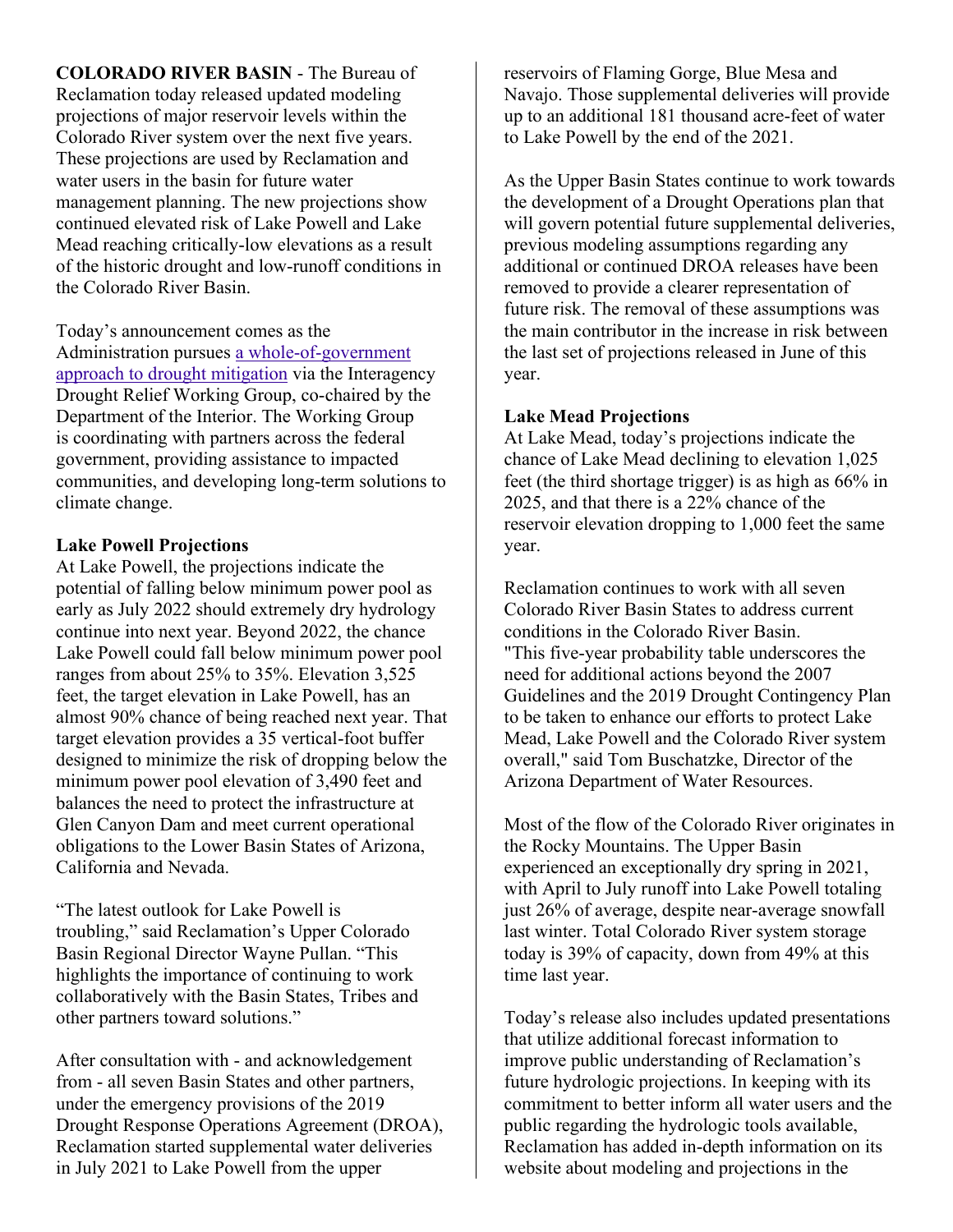Colorado River system. A new interactive tool also allows users to explore projected reservoir conditions under a range of inflow forecasts.

"We're providing detailed information on our modeling and projections to further generate productive discussions about the future of Lake Powell and Lake Mead based on the best data available," said Reclamation's Lower Colorado Basin Regional Director Jacklynn Gould. "Being prepared to adopt further actions to protect the elevations at these reservoirs remains a Reclamation priority and focus."

To view the most recent Colorado River system projections, visit [https://www.usbr.gov/lc/region/g4000/riverops](https://www.usbr.gov/lc/region/g4000/riverops/crss-5year-projections.html) [/crss-5year-projections.html.](https://www.usbr.gov/lc/region/g4000/riverops/crss-5year-projections.html)

Media Contact: Becki Bryant 801-524- 3659 ucbpao@usbr.gov Patti Aaron 702-726-1921 paaron@usbr.gov

# **[U.S. Fish and Wildlife Service](https://www.fws.gov/news/ShowNews.cfm?ref=u.s.-fish-and-wildlife-service-proposes-delisting-23-species-from-&_ID=37017)  [Proposes Delisting 23 Species from](https://www.fws.gov/news/ShowNews.cfm?ref=u.s.-fish-and-wildlife-service-proposes-delisting-23-species-from-&_ID=37017)  [Endangered Species Act Due to](https://www.fws.gov/news/ShowNews.cfm?ref=u.s.-fish-and-wildlife-service-proposes-delisting-23-species-from-&_ID=37017)  [Extinction](https://www.fws.gov/news/ShowNews.cfm?ref=u.s.-fish-and-wildlife-service-proposes-delisting-23-species-from-&_ID=37017)**

FWS 9/29/21.



Tubercled-Blossom Pearly Mussel (Epioblasma torulosa torulosa) - Deforestation and intensive agriculture from the time of early settlement were dominant factors in the demise of these mussels.

The U.S. Fish and Wildlife Service is proposing to remove 23 species from the Endangered Species Act (ESA) due to extinction. Based on rigorous reviews of the best available science for each of these species, the Service has determined these

species are extinct, and thus no longer require listing under the ESA.

The purpose of the ESA is to protect and recover imperiled species and the ecosystems upon which they depend. For the species proposed for delisting today, the protections of the ESA came too late, with most either extinct, functionally extinct, or in steep decline at the timing of listing.

"With climate change and natural area loss pushing more and more species to the brink, now is the time to lift up proactive, collaborative, and innovative efforts to save America's wildlife. The Endangered Species Act has been incredibly effective at preventing species from going extinct and has also inspired action to conserve at-risk species and their habitat before they need to be listed as endangered or threatened," **said Secretary Deb Haaland.** "We will continue to ensure that states, Tribes, private landowners, and federal agencies have the tools they need to conserve America's biodiversity and natural heritage."

These species extinctions highlight the importance of the ESA and efforts to conserve species before declines become irreversible. The circumstances of each also underscore how human activity can drive species decline and extinction, by contributing to habitat loss, overuse and the introduction of invasive species and disease. The growing impacts of climate change are anticipated to further exacerbate these threats and their interactions. They also underscore ongoing conservation challenges of the Service. Almost 3 billion birds have been lost in North America since 1970. These extinctions highlight the need to take action to prevent further losses.

Stemming this extinction crisis is a central component of the Biden-Harris administration's *America the Beautiful* initiative, a locally led and voluntary, nationwide effort to conserve, connect, and restore 30 percent of lands and waters by 2030. One of the initiative's goals is to enhance wildlife habitat and improve biodiversity -- to keep species from reaching the point where they are in danger of extinction or are too far gone to save.

"The Service is actively engaged with diverse partners across the country to prevent further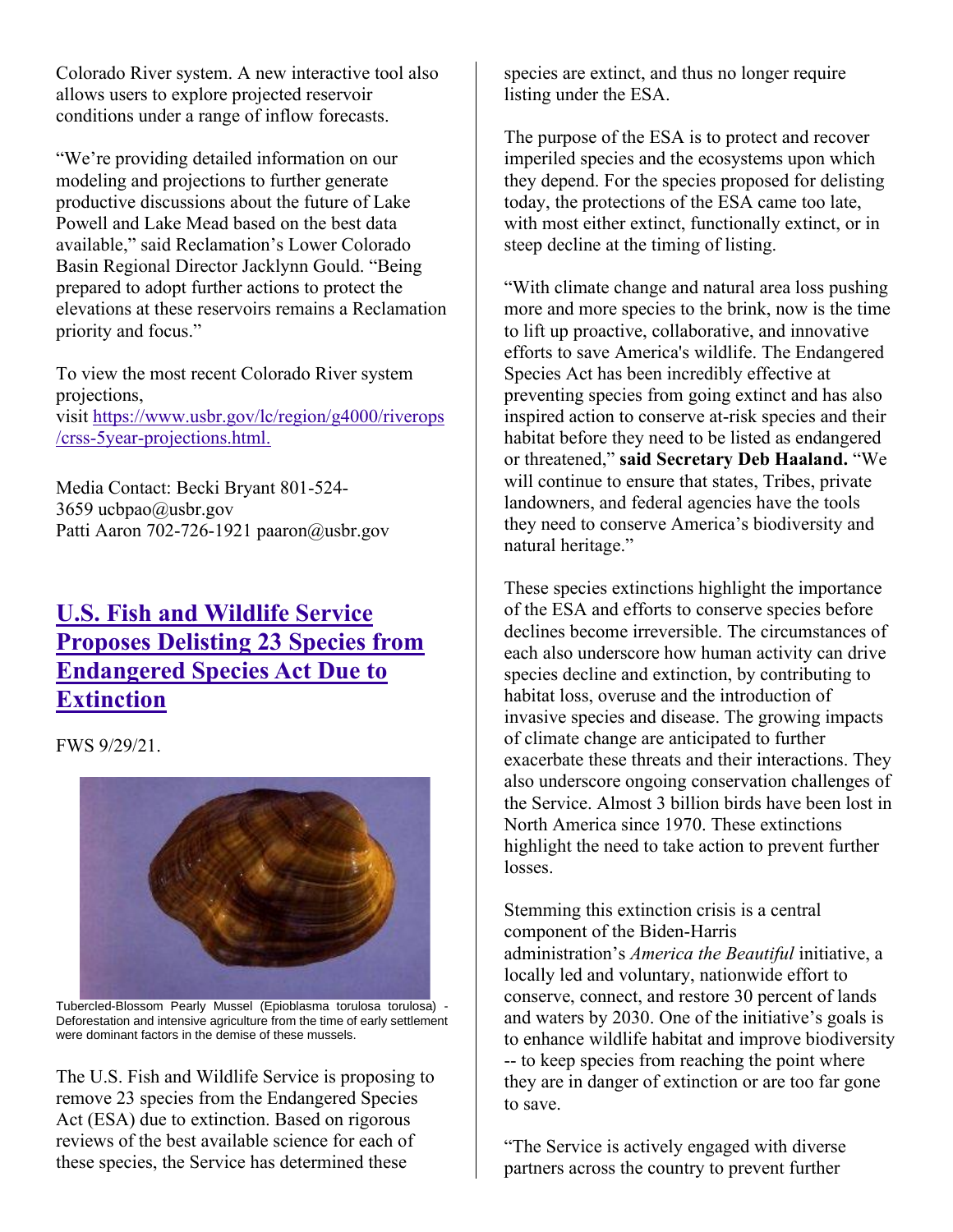extinctions, recover listed species and prevent the need for federal protections in the first place," **said Martha Williams**, Service Principal Deputy Director. "The Endangered Species Act has been incredibly successful at both preventing extinctions and at inspiring the diverse partnerships needed to meet our growing 21st century conservation challenges."

While protections were provided too late for these 23 species, the ESA has been successful at preventing the extinction of more than 99% of species listed. In total, 54 species have been delisted from the ESA due to recovery, and another 56 species have been downlisted from endangered to threatened. The Service's current [workplan](https://www.fws.gov/endangered/esa-library/pdf/3-Year_Downlisting_Delisting_Workplan.pdf) includes planned actions that encompass 60 species for potential downlisting or delisting due to successful recovery efforts. Additionally, numerous species have avoided ESA listing thanks to the collaborative efforts of federal agencies, states, Tribes and private landowners, with the ESA serving as a catalyst for conservation efforts that help protect imperiled species and their habitat. Species being proposed for delisting include the ivory-billed woodpecker, Bachman's warbler, two species of freshwater fishes, eight species of Southeastern freshwater mussels and eleven species from Hawaiʻi and the Pacific Islands.

**[Ivory-billed woodpecker](https://ecos.fws.gov/ecp/species/8230)** – Once America's largest woodpecker, it was listed in 1967 as endangered under the precursor to the ESA, the Endangered Species Preservation Act (ESPA). The last commonly agreed upon sighting of the ivory-billed woodpecker was in April 1944 on the Singer Tract in the Tensas River region of northeast Louisiana. Despite decades of extensive survey efforts throughout the southeastern U.S. and Cuba, it has not been relocated. Primary threats leading to its extinction were the loss of mature forest habitat and collection.

**[Bachman's warbler](https://ecos.fws.gov/ecp/species/3232)** – As early as 1953, Bachman's warbler was one of the rarest songbirds in North America. When first listed in 1967 as an endangered species under the [Endangered Species](https://www.fws.gov/endangered/laws-policies/esa-history.html#:~:text=Congress%20passed%20the%20Endangered%20Species,and%20giving%20them%20limited%20protection.&text=This%20Act%20called%20for%20an,convention%20to%20conserve%20endangered%20species.)  [Preservation Act,](https://www.fws.gov/endangered/laws-policies/esa-history.html#:~:text=Congress%20passed%20the%20Endangered%20Species,and%20giving%20them%20limited%20protection.&text=This%20Act%20called%20for%20an,convention%20to%20conserve%20endangered%20species.) the bird had not been seen in the U.S. since 1962. Last documented in Cuba in 1981, there have been no verifiable sightings in that country since then. The loss of mature forest habitat and widespread collection are the primary reasons for its extinction.

**Eight species of freshwater mussels** – Reliant on healthy streams and rivers with clean, reliable water, [freshwater mussels are some of the most](https://www.fws.gov/midwest/endangered/clams/mussels.html)  [imperiled species](https://www.fws.gov/midwest/endangered/clams/mussels.html) in the U.S., home to more than half of the world's species of freshwater mussels. Mussels proposed for delisting due to extinction are all located in the Southeast, America's biodiversity hot spot for freshwater mussels. They are the: [flat](https://ecos.fws.gov/ecp/species/5630)  [pigtoe](https://ecos.fws.gov/ecp/species/5630) (Mississippi), [southern acornshell](https://ecos.fws.gov/ecp/species/8469) (Alabama, Georgia, Tennessee), [stirrupshell](https://ecos.fws.gov/ecp/species/5863) (Alabama), [upland](https://ecos.fws.gov/ecp/species/317)  [combshell,](https://ecos.fws.gov/ecp/species/317) (Georgia, Alabama, Tennessee), greenblossom pearly (Tennessee, Virginia), [turgid](https://ecos.fws.gov/ecp/species/7659)[blossom pearly mussel](https://ecos.fws.gov/ecp/species/7659) (Tennessee, Alabama, Arkansas), [yellow-blossom pearly](https://ecos.fws.gov/ecp/species/6919)  [mussel](https://ecos.fws.gov/ecp/species/6919) (Tennessee, Alabama) and the [tubercled](https://ecos.fws.gov/ecp/species/4126)[blossom pearly mussel\(](https://ecos.fws.gov/ecp/species/4126)Alabama, Illinois, Indiana, Kentucky, Tennessee, West Virginia, southern Ontario, Canada).

**[Hawaiʻi and the Pacific Islands](https://www.fws.gov/pacificislands/) –** Eleven species from Hawai**ʻ**i and Guam are being proposed for delisting due to extinction, many of which had striking characteristics, such as the long curved beaks of the Kauai akialoa and nukupuʻu, the haunting call of the Kauai `o`o, and the brilliant colors of the Maui akepa and Molokai creeper. Species endemic to islands face a heightened risk of extinction due to their isolation and small geographic ranges. Hawaiʻi and the Pacific Islands are home to more than 650 species of plants and animals listed under the ESA. This is more than any other state, and most of these species are found nowhere else in the world.

**San Marcos gambusia** – Listed in 1980, this freshwater fish was found in the slow-flowing section of the San Marcos River in Texas. The San Marcos gambusia had a limited historic range of occurrence and has not been found in the wild since 1983. Primary reasons for its extinction include habitat alteration due to groundwater depletion, reduced spring flows, bottom plowing and reduced aquatic vegetation, as well as hybridization with other species of gambusia.

**Scioto madtom** – Listed as endangered in 1975, the Scioto madtom was a fish species found in a small section of the Big Darby Creek, a tributary of the Scioto River, in Ohio. The Scioto madtom was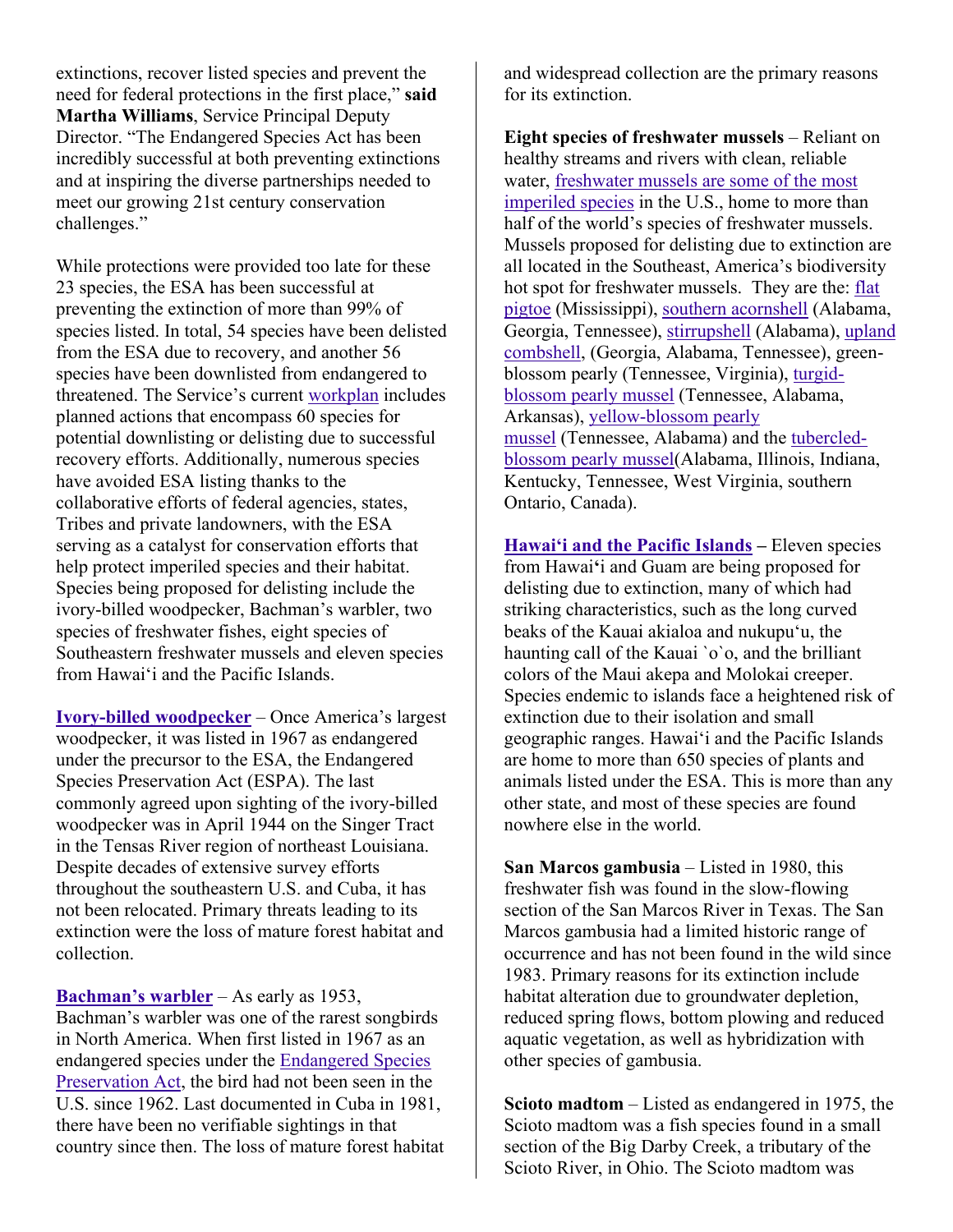known to hide during the daylight hours under rocks or in vegetation and emerge after dark to forage along the bottom of the stream. Only 18 individuals of the madtom were ever collected with the last confirmed sighting in 1957. The exact cause of the Scioto madtom's decline is unknown, but was likely due to modification of its habitat from siltation, industrial discharge into waterways and agricultural runoff.

The Service seeks information, data, and comments from the public regarding this proposal to remove these 23 species from the ESA and declare them extinct. The proposed rule will be available in the *Federal Register* Reading Room on September 29, 2021 at [https://www.federalregister.gov/public](https://www.federalregister.gov/public-inspection)[inspection](https://www.federalregister.gov/public-inspection) using the link found under the Fish and Wildlife Service Endangered and Threatened Wildlife and Plants section. This will be publishing in the *Federal Register* on September 30, 2021. We will accept comments received or postmarked on or before November 29, 2021. Comments submitted electronically using the Federal eRulemaking Portal must be received by 11:59 p.m. Eastern Time on the closing date.

**Contact(s):** Brian Hires,(703) 358-2191, [brian\\_hires@fws.gov](mailto:brian_hires@fws.gov)

# **Upcoming Meetings**

[Droughts and Wildfires Be Dammed: how beavers](https://westernstateswater.org/events/coming-soon/)  [help build landscape-scale climate resilience](https://westernstateswater.org/events/coming-soon/) WestFAST Webinar 10/20/21 10am - 11am MT

# **Other Federal News**

EPA 9/2/21. [EPA Report Shows Disproportionate](https://www.epa.gov/newsreleases/epa-report-shows-disproportionate-impacts-climate-change-socially-vulnerable)  [Impacts of Climate Change on Socially Vulnerable](https://www.epa.gov/newsreleases/epa-report-shows-disproportionate-impacts-climate-change-socially-vulnerable)  [Populations in the United States](https://www.epa.gov/newsreleases/epa-report-shows-disproportionate-impacts-climate-change-socially-vulnerable)

BOR 9/2/21. [Reclamation awards \\$3.1 million in](https://www.usbr.gov/newsroom/#/news-release/3973)  [grants to develop water data, modeling and](https://www.usbr.gov/newsroom/#/news-release/3973)  [forecasting tools and information for water](https://www.usbr.gov/newsroom/#/news-release/3973)  [managers](https://www.usbr.gov/newsroom/#/news-release/3973)

BOR 9/7/21. [Notice of Funding Opportunity for](https://www.usbr.gov/newsroom/#/news-release/3977)  [Central Valley Project Improvement Act fisheries](https://www.usbr.gov/newsroom/#/news-release/3977)  [habitat and facilities improvement now available](https://www.usbr.gov/newsroom/#/news-release/3977)

BOR 9/8/21. [Reclamation launches prize](https://www.usbr.gov/newsroom/#/news-release/3978)  [competition seeking new ideas to improve sediment](https://www.usbr.gov/newsroom/#/news-release/3978)  [modeling in river systems](https://www.usbr.gov/newsroom/#/news-release/3978)

EPA 9/8/21. [EPA Announces Plans for New](https://www.epa.gov/newsreleases/epa-announces-plans-new-wastewater-regulations-including-first-limits-pfas-updated)  [Wastewater Regulations, Including First Limits for](https://www.epa.gov/newsreleases/epa-announces-plans-new-wastewater-regulations-including-first-limits-pfas-updated)  [PFAS, Updated Limits for Nutrients](https://www.epa.gov/newsreleases/epa-announces-plans-new-wastewater-regulations-including-first-limits-pfas-updated)

USGS 9/8/21. [How to Use Next Generation](https://waterdata.usgs.gov/blog/how-to-use-nextgen-pages/)  [Monitoring Location Pages](https://waterdata.usgs.gov/blog/how-to-use-nextgen-pages/)

EPA 9/10/21. [Administrator Regan Discusses](https://www.epa.gov/newsreleases/administrator-regan-discusses-climate-change-and-environmental-justice-mexico-and)  [Climate Change and Environmental Justice with](https://www.epa.gov/newsreleases/administrator-regan-discusses-climate-change-and-environmental-justice-mexico-and)  [Mexico and Canada at CEC Council Session](https://www.epa.gov/newsreleases/administrator-regan-discusses-climate-change-and-environmental-justice-mexico-and)

NASA 9/14/21. [August 2021 was Earth's sixth](https://www.noaa.gov/news/august-2021-was-earths-sixth-warmest-august-on-record)[warmest August on record](https://www.noaa.gov/news/august-2021-was-earths-sixth-warmest-august-on-record)

EPA 9/14/21. [Commission for Environmental](https://www.epa.gov/newsreleases/commission-environmental-cooperation-launches-ej4climate-2-million-environmental)  [Cooperation Launches EJ4Climate, \\$2 Million](https://www.epa.gov/newsreleases/commission-environmental-cooperation-launches-ej4climate-2-million-environmental)  [Environmental Justice and Climate Resilience Grant](https://www.epa.gov/newsreleases/commission-environmental-cooperation-launches-ej4climate-2-million-environmental)  [Program](https://www.epa.gov/newsreleases/commission-environmental-cooperation-launches-ej4climate-2-million-environmental)

EPA 9/16/21. [EPA Rescinds Previous](https://www.epa.gov/newsreleases/epa-rescinds-previous-administrations-guidance-clean-water-act-permit-requirements)  [Administration's Guidance on Clean Water Act](https://www.epa.gov/newsreleases/epa-rescinds-previous-administrations-guidance-clean-water-act-permit-requirements)  [Permit Requirements](https://www.epa.gov/newsreleases/epa-rescinds-previous-administrations-guidance-clean-water-act-permit-requirements)

BOR 9/16/21. [Reclamation announces Notice of](https://www.usbr.gov/newsroom/#/news-release/3986)  [Funding Opportunity for agricultural water](https://www.usbr.gov/newsroom/#/news-release/3986)  [conservation and efficiency projects](https://www.usbr.gov/newsroom/#/news-release/3986)

DOI 9/17/21. [Interior Department Executes Water](https://www.doi.gov/pressreleases/interior-department-executes-water-rights-settlement-agreement-confederated-salish)  [Rights Settlement Agreement with the Confederated](https://www.doi.gov/pressreleases/interior-department-executes-water-rights-settlement-agreement-confederated-salish)  [Salish & Kootenai Tribes of the Flathead Indian](https://www.doi.gov/pressreleases/interior-department-executes-water-rights-settlement-agreement-confederated-salish)  **[Reservation](https://www.doi.gov/pressreleases/interior-department-executes-water-rights-settlement-agreement-confederated-salish)** 

BLM 9/17/21. [Secretary Haaland Outlines Next](https://www.blm.gov/press-release/secretary-haaland-outlines-next-steps-rebuild-bureau-land-management)  [Steps to Rebuild Bureau of Land Management](https://www.blm.gov/press-release/secretary-haaland-outlines-next-steps-rebuild-bureau-land-management)

EPA 9/20/21. [EPA Announces Recipients of \\$12](https://www.epa.gov/newsreleases/epa-announces-recipients-12-million-grant-funding-support-small-rural-and-tribal)  [Million in Grant Funding to Support Small, Rural,](https://www.epa.gov/newsreleases/epa-announces-recipients-12-million-grant-funding-support-small-rural-and-tribal)  [and Tribal Wastewater Systems](https://www.epa.gov/newsreleases/epa-announces-recipients-12-million-grant-funding-support-small-rural-and-tribal)

FWS 9/22/21. [Interior Department Announces More](https://www.fws.gov/news/ShowNews.cfm?ref=interior-department-announces-more-than-$111-million-in-funding-for---&_ID=37001)  [Than \\$111 Million in Funding for Wetland](https://www.fws.gov/news/ShowNews.cfm?ref=interior-department-announces-more-than-$111-million-in-funding-for---&_ID=37001)  [Conservation Projects and National Wildlife](https://www.fws.gov/news/ShowNews.cfm?ref=interior-department-announces-more-than-$111-million-in-funding-for---&_ID=37001) [Refuges](https://www.fws.gov/news/ShowNews.cfm?ref=interior-department-announces-more-than-$111-million-in-funding-for---&_ID=37001)

NOAA 9/23/21. [NOAA awards \\$60 million in](https://www.noaa.gov/news-release/noaa-awards-60-million-in-education-grants-to-hbcus)  [education grants to HBCUs](https://www.noaa.gov/news-release/noaa-awards-60-million-in-education-grants-to-hbcus)